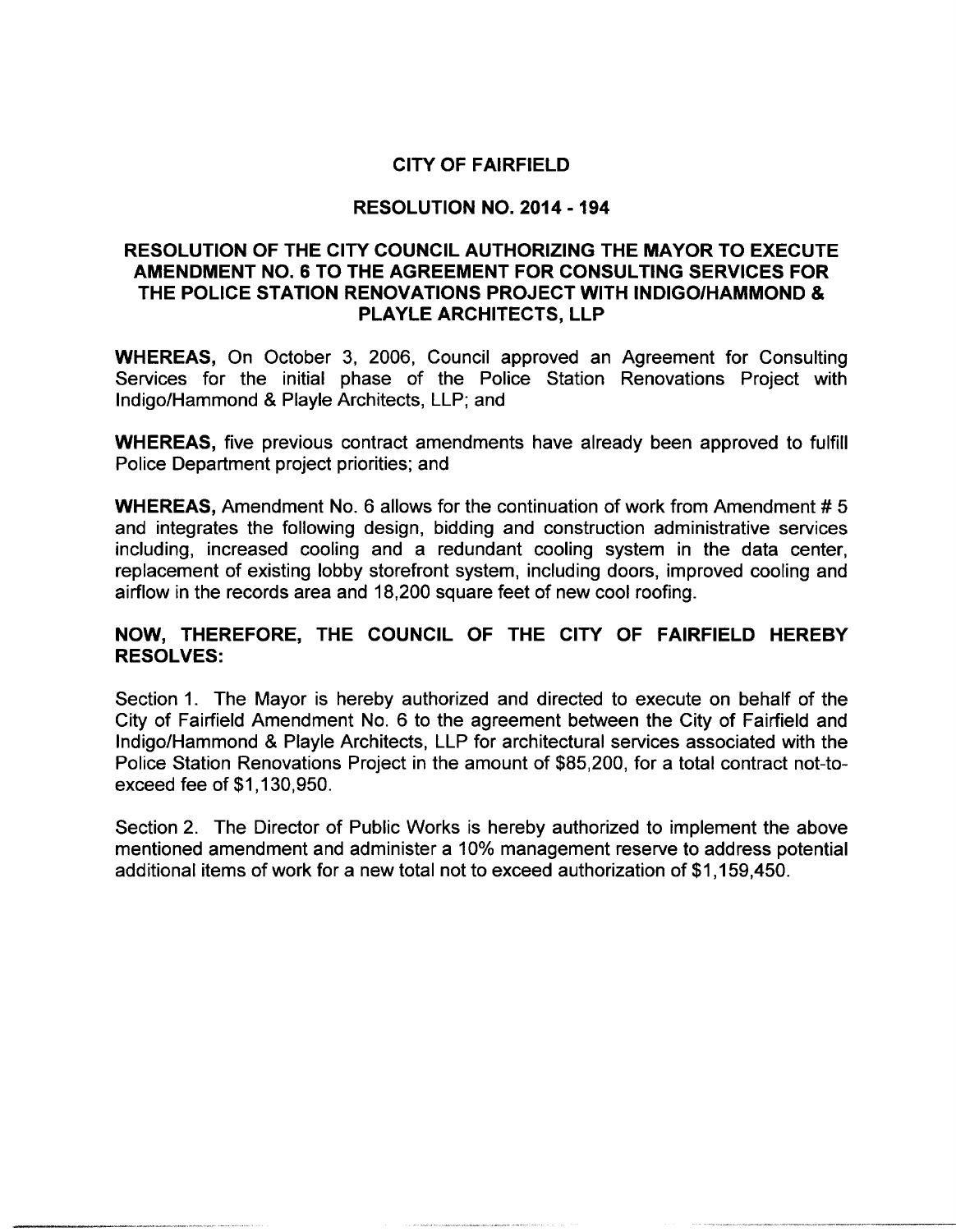RES. NO. 2014 - 194 Page 2

PASSED AND ADOPTED this 2nd day of September 2014, by the following vote:

| AYES: | <b>COUNCILMEMBERS:</b> | Price/Vaccaro/Bertani/Moy/Mraz |
|-------|------------------------|--------------------------------|
|-------|------------------------|--------------------------------|

NOES: COUNCILMEMBERS: NONE

ABSENT: COUNCILMEMBERS: NONE

ABSTAIN: COUNCILMEMBERS: NONE

A. Mux **MAYOR** 

ATTEST:

ITY<sup>c</sup>LERK

pw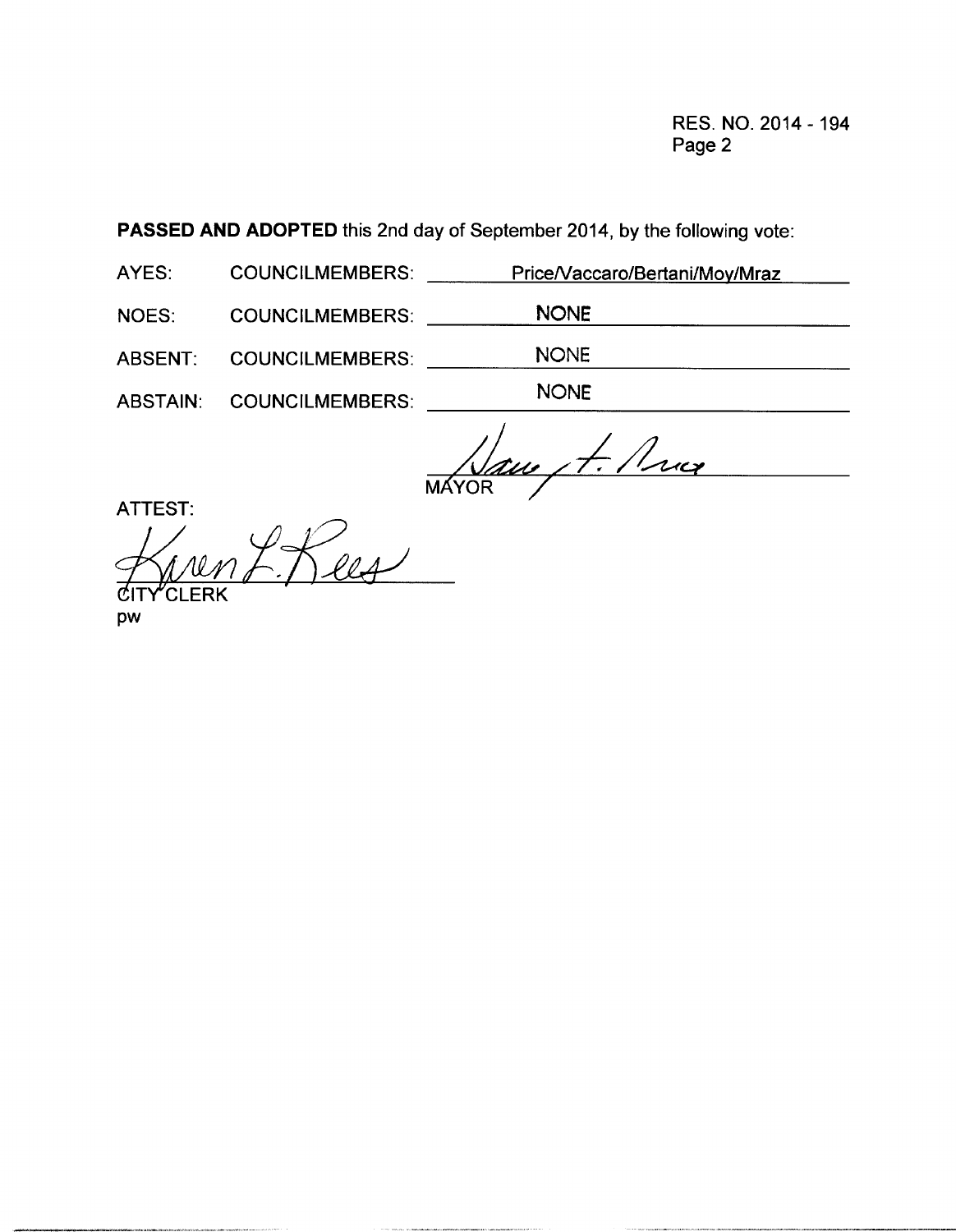# RECEIVED

SEP 09 2014

## CITY OF FAIRFIELD

CITY CLERK, City of Fairfield

## RESOLUTION NO. 2014 - 194

# RESOLUTION OF THE CITY COUNCIL AUTHORIZING THE MAYOR TO EXECUTE AMENDMENT NO. 6 TO THE AGREEMENT FOR CONSULTING SERVICES FOR THE POLICE STATION RENOVATIONS PROJECT WITH INDIGO/HAMMOND & PLAYLE ARCHITECTS, LLP

WHEREAS, On October 3, 2006, Council approved an Agreement for Consulting Services for the initial phase of the Police Station Renovations Project with Indigo/Hammond & Playle Architects, LLP; and

WHEREAS, five previous contract amendments have already been approved to fulfill Police Department project priorities; and

WHEREAS, Amendment No. 6 allows for the continuation of work from Amendment #5 and integrates the following design, bidding and construction administrative services including, increased cooling and a redundant cooling system in the data center, replacement of existing lobby storefront system, including doors, improved cooling and airflow in the records area and 18,200 square feet of new cool roofing.

## NOW, THEREFORE, THE COUNCIL OF THE CITY OF FAIRFIELD HEREBY RESOLVES:

Section 1. The Mayor is hereby authorized and directed to execute on behalf of the City of Fairfield Amendment No. 6 to the agreement between the City of Fairfield and Indigo/Hammond & Playle Architects, LLP for architectural services associated with the Police Station Renovations Project in the amount of \$85,200, for a total contract not-to-<br>exceed fee of \$1,130,950. Police Station Renovations Project in the amount of \$85,200, for a total contract not-to-<br>exceed fee of \$1,130,950.

Section 2. The Director of Public Works is hereby authorized to implement the above mentioned amendment and administer <sup>a</sup> 10% management reserve to address potential Section 2. The Director of Public Works is hereby authorized to implement the amentioned amendment and administer a 10% management reserve to address pot additional items of work for a new total not to exceed authorization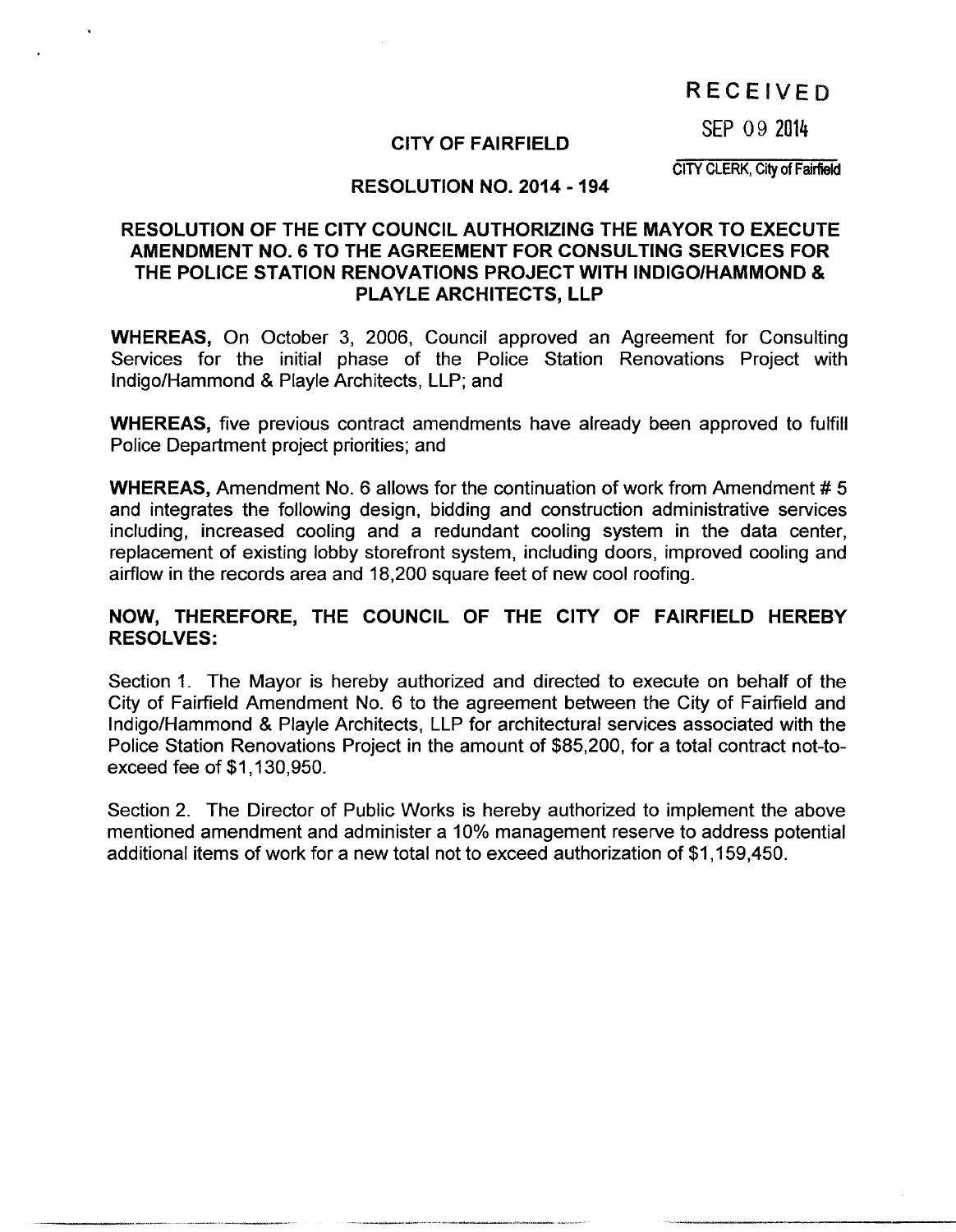RES. NO. 2014 - 194 Page 2

| <b>PASSED AND ADOPTED</b> this 2nd day of September 2014, by the following vote: |                        |                                |  |  |  |  |  |  |
|----------------------------------------------------------------------------------|------------------------|--------------------------------|--|--|--|--|--|--|
| AYES:                                                                            | <b>COUNCILMEMBERS:</b> | Price/Vaccaro/Bertani/Moy/Mraz |  |  |  |  |  |  |

NOES: COUNCILMEMBERS: NONE

ABSENT: COUNCILMEMBERS: NONE

ABSTAIN: COUNCILMEMBERS: NONE

Naue, 4. Price

ATTEST:

 $\ddot{\phantom{a}}$ 

ICI ERK Ree

pw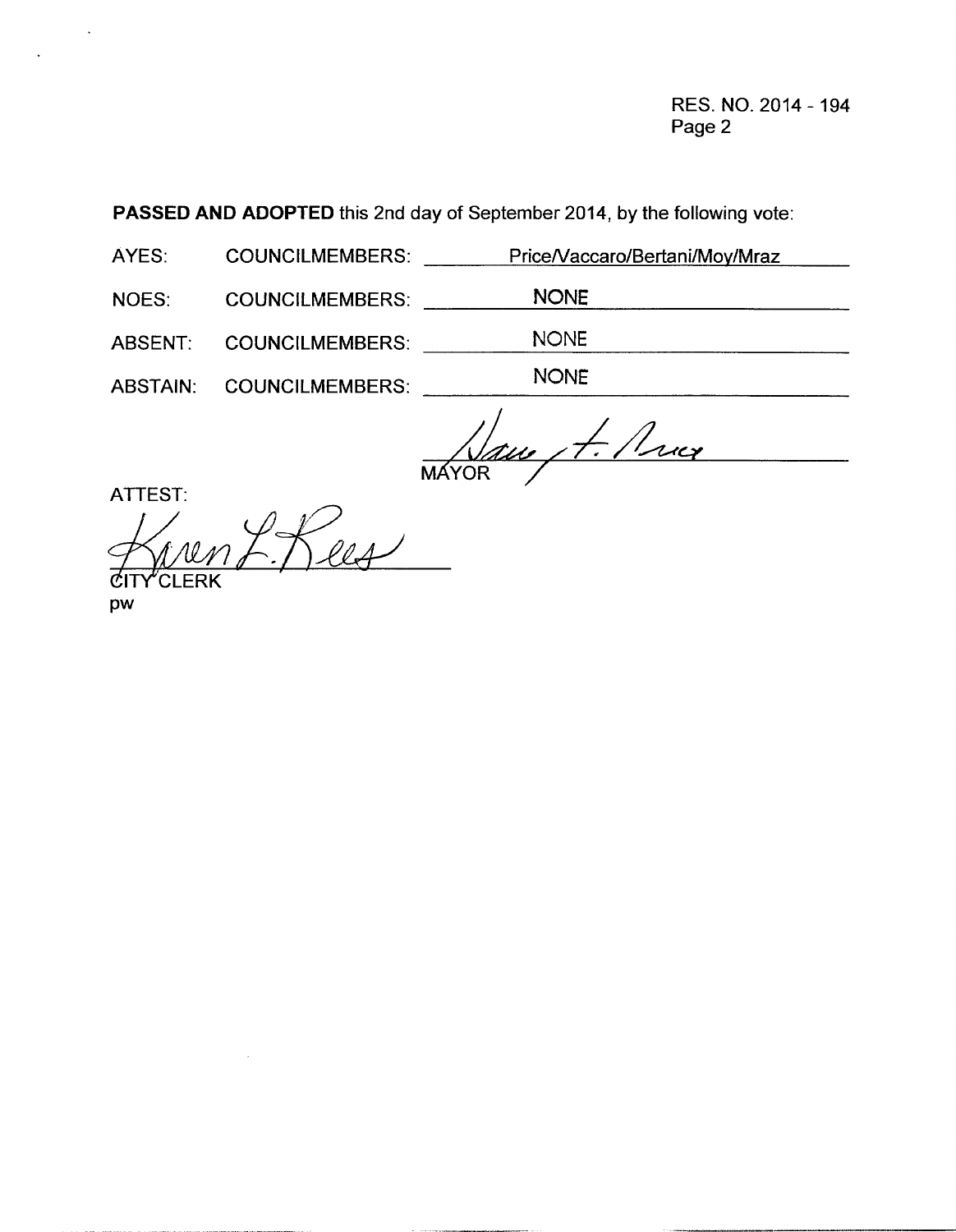## AMENDMENT NO. 6 TO THE AGREEMENT FOR CONSULTING SERVICES FOR THE POLICE DEPARTMENT RENOVATIONS PROJECT WITH INDIGO/HAMMOND PLAYLE ARCHITECTS, LLP

On October 3, 2006, the City of Fairfield, <sup>a</sup> municipal corporation, hereinafter referred to as "CITY," and INDIGO/HAMMOND & PLAYLE ARCHITECTS, LLP, hereinafter referred to as "CONSULTANT," entered into an agreement to provide professional architectural services for the Police Department Renovations Project.

On May 1, 2007, Amendment No. <sup>1</sup> to the agreement was approved by the Fairfield City Council for design services for security improvements at the police parking lot and at the parking lot adjacent to the "pruneyard" parking lot.

On November 20, 2007, Amendment No. <sup>2</sup> to the agreement was approved by the Fairfield City Council for design services for the Fairfield Police Station Remodel and for renovations at the Fairfield Transportation Center (FTC) to accommodate the Fairfield Police Investigations staff.

On November 4, 2008, Amendment No. 3 to the agreement was approved by the Fairfield City Council for design services for tenant improvements at 1100 Texas Street to accommodate the Fairfield Police Investigations staff and for the Fairfield Police Station Remodel.

On December 1, 2009, Amendment No. <sup>4</sup> to the agreement was approved by the Fairfield City Council to provide additional professional services for work outside the scope of the agreed services in Amendment No. 3.

On December 3, 2013, Amendment No. <sup>5</sup> to the agreement was approved by the Fairfield City Council to provide design and construction administration services for the Lobby Accessibility and Main Patrol Lot Security Improvement Project.

Based upon the need for additional consulting work outside the scope of the agreement, the CITY and CONSULTANT due hereby agree to amend the existing AGREEMENT FOR CONSULTING SERVICES as necessary for the design and construction of the PROJECT as follows.

The project will increase the scope of work approved with Amendment  $# 5$  and include the following additional items of scope to the Lobby Accessibility and Main Patrol Lot Security Improvement Project; modification to the existing HVAC system in the Data Center, inclusive of the creation of <sup>a</sup> redundant system, replacement of the existing storefront window and door system, improved cooling and airflow in the records area and 18,200 square feet of new cool roof to replace the old tar and gravel roof.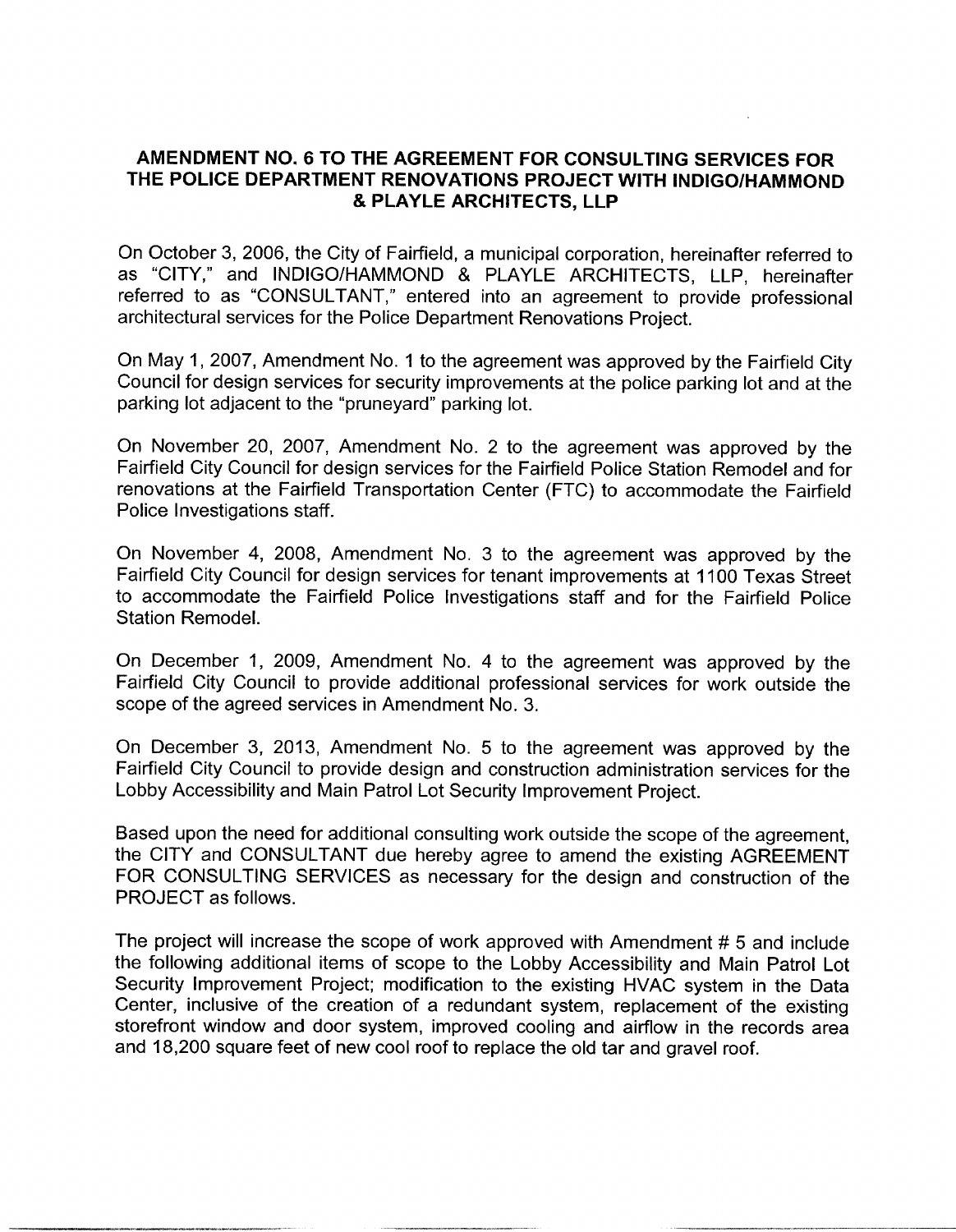# IC. DUTIES OF CONSULTANT

The CONSULTANT shall provide professional architectural services required for design and construction of the PROJECT. The additional project scope is outlined on Exhibit A of this Amendment. New project scope will integrated into the design process with the 50% submittal comment supplied by the City. The process is as follows:

Design Phase Services (including bidding)

- A. Provide and/or update scope, layout, phasing, and cost<br>B. Final design meetings with City staff (3 meetings).
- B. Final design meetings with City staff (3 meetings).<br>C. Meeting with Building Division (2 meetings).
- C. Meeting with Building Division (2 meetings).<br>D. Review and coordinate with documents prov
- D. Review and coordinate with documents provided by the City.<br>E. Review and incorporate City Standard Specifications of
- Review and incorporate City Standard Specifications, details and Provisions, latest edition.
- F. Prepare 50% Plans, Specs, Estimate (PS&E).<br>G. Incorporate City review comments of 50% PS&
- G. Incorporate City review comments of 50% PS&E.<br>H. Prepare 90% Plans. Specs. Estimate (PS&F) (
- Prepare 90% Plans, Specs, Estimate (PS&E). (1 design meeting with City staff).
- $\mathsf{L}$ Incorporate City review comments on 90% PS &E. <sup>1</sup> design meeting with City staff & 1 meeting with Building Division).
- J. Prepare 100% Final Plans, Specs, Estimate (PS&E)<br>K. Obtain final approval (permit) from Building Divis
- Obtain final approval (permit) from Building Division (any planning approval process is NIC). (1 design meeting with City staff  $& 1$  meeting with Building Division).
- L. Attend Pre-Bid meeting (1 meeting). (All bid-set printing and agency review fees NIC).
- M. Review and respond to bidder questions and maintain bidders question log.
- N. Assist in the preparation of Addenda to be issued by City (1 addendum).
- O. Assist City in analyzing bid results and in recommending award.

Construction Phase Services

- A. Attend pre-construction meeting (1 meeting).<br>B. Review and respond to Contractor submittals
- B. Review and respond to Contractor submittals (25).<br>C. Review and respond to Contractor RFI's (25)
- C. Review and respond to Contractor RFI's (25).<br>D. Issue Architectural Supplemental Instructions
- D. Issue Architectural Supplemental Instructions (3).<br>E. Issue or review Proposal Requests/Change Order
- E. Issue or review Proposal Requests/Change Orders (3).<br>F. Attend project progress meetings (7).
- F. Attend project progress meetings (7).
- Conduct periodic site observations, issue reports (included in (F) above).
- H. Conduct final inspection and issue Punch List (1 each).<br>L. Assist in final close-out procedures
- Assist in final close-out procedures.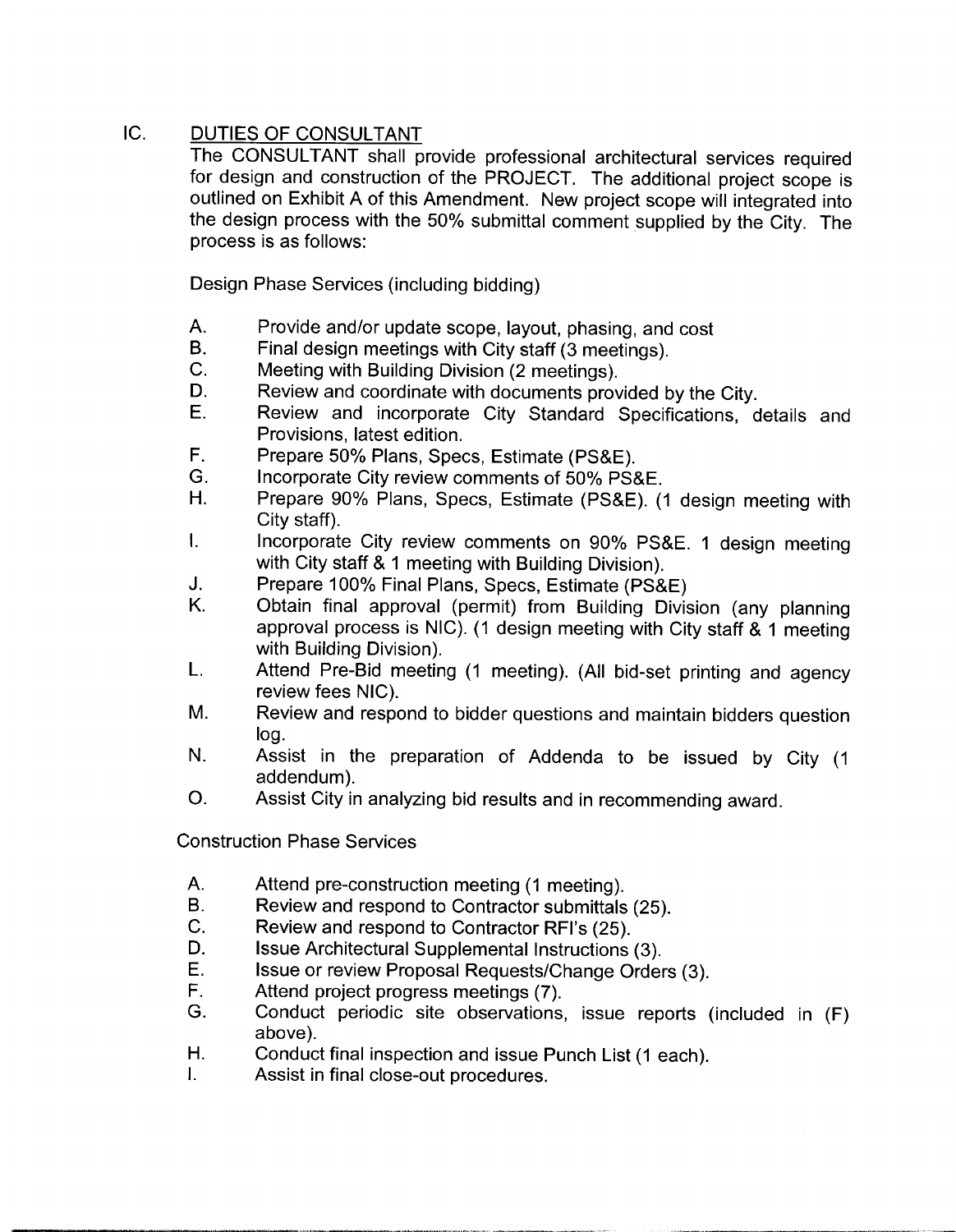- J. Review Contractor's record documents, prepare CAD record drawings, provide CAD file and (1) 24"x36" set of prints stamped "Record Drawings".
- K. Issue final observation report indicating project 100% complete, issue Notice of Completion (1)

## II. COMPENSATION OF CONSULTANT

A. Basis of Compensation. For and in consideration of the professional services to be provided by CONSULTANT hereunder, CITY agrees to pay CONSULTANT and CONSULTANT agrees to accept from CITY as full compensation for said services, the following maximum, not to bet nose to be provided<br>pay CONSULTANT and<br>full compensation for s<br>exceed amount(s):

For those services described in Section IC. compensation shall be on <sup>a</sup> time and material basis, increasing the maximum fee by \$85,200, to <sup>a</sup> maximum fee not to exceed, one million one hundred thirty thousand not answered and material basis, increasing the maximum<br>maximum fee not to exceed, one million one hundred and fifty DOLLARS (1,130,950).

III. TIME OF COMPLETION Work described in Section IC. through permit for the various projects shall be completed by December, 2015 in accordance with Exhibit A1 -Preliminary Project Schedule.

Except as modified by the above amendment, the provisions of the agreement for consulting services dated October 3, 2006, Amendment No. 1, dated May 1, 2007, Amendment No. <sup>2</sup> dated November 20, 2007, Amendment No. <sup>3</sup> dated November 4, 2008, Amendment No. 4 dated December 1, 2009, and Amendment No. <sup>5</sup> dated December 3, 2013 shall remain in full force and effect.

IN WITNESS WHEREOF, the parties hereto have executed this Agreement on IN WITNESS WHEREOF, the parties her<br>the\_I∆<sup>t</sup>^\_ day of \_<del>∑ر</del> دو المعلم المسلم المسلم المسلم المسلم المسلم المسلم المسلم المسلم المسلم المسلم المسلم

> CITY OF FAIRFIELD <sup>a</sup> municipal corporation (CITY)

ayor / *GDA* 

By

(INDIGO/ HAMMOND & PLAYLE ARCHITECTS, LLP)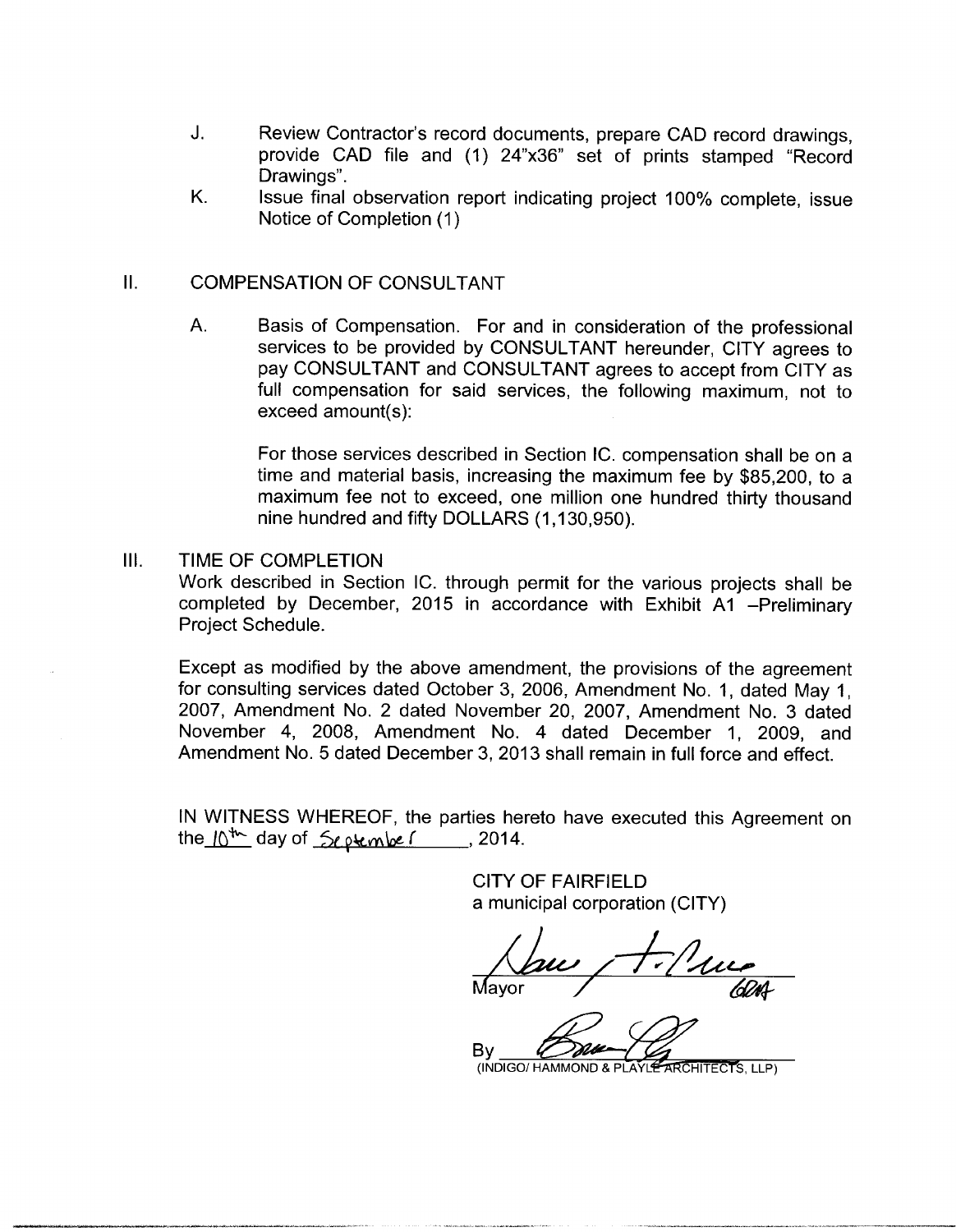

August 8, 2014

Fred Beiner, Project Manager Public Works Department City of Fairfield 1000 Webster Street, 3rd Floor Fairfield, CA 94533 -4883

### Re: Amendment #6, Various Scope Change, Fairfield Police Remodel, Professional Services Agreement, October 3, 2006.

Dear Fred,

This letter describes certain changes in service requested by the City of Fairfield to the Lobby Accessibility and Main Patrol Lot Security Improvements Project authorized by Amendment # 5, dated December 3, 2013, and proposes Amendment #6 to the existing agreement to implement the following changes in scope.

### Description of Scope of Services change:

This Amendment #6 modifies the Lobby Accessibility and Main Patrol Lot Security Improvements project as described below.

### Item 1. Mechanical HVAC change including structural, \$15,000 additional fee required

More extensive mechanical work is required than was originally included in Amendment #5. The original scope of the HVAC component assumed reconnection to the existing mechanical system, keeping the existing mechanical equipment and reuse of as much of the existing duct distribution as possible with new diffusers for supply and returns. The mechanical engineer's field visit conducted during the design phase found that:

- the City's record drawings of the building do not accurately describe existing mechanical conditions in the area of work;
- the existing mechanical HVAC system in place is inadequate to serve the Records area; and new service equipment is required.

City staff also indicated that the existing fan coil unit was old and needs replacing and that the existing HVAC was inadequate for the records area. Based on above, provision of new service equipment including the need for a structural engineer to design proper support was not included in Amendment # 5 and is now required. Work will investigate causes of cracking seen on existing walls to ensure that no structural repair is required. Estimated construction cost is \$50,000. Detail of the additional scope of work to be performed is as follows:

- A. Design new HVAC system for Records including <sup>a</sup> new rooftop heat pump and <sup>a</sup> new split system heat pump to replace the existing unit, for Records Work Area that will reuse the existing ductwork.
- B. Design an entire new system for the main Records Room served by <sup>a</sup> new rooftop heat pump and all new ductwork for this system.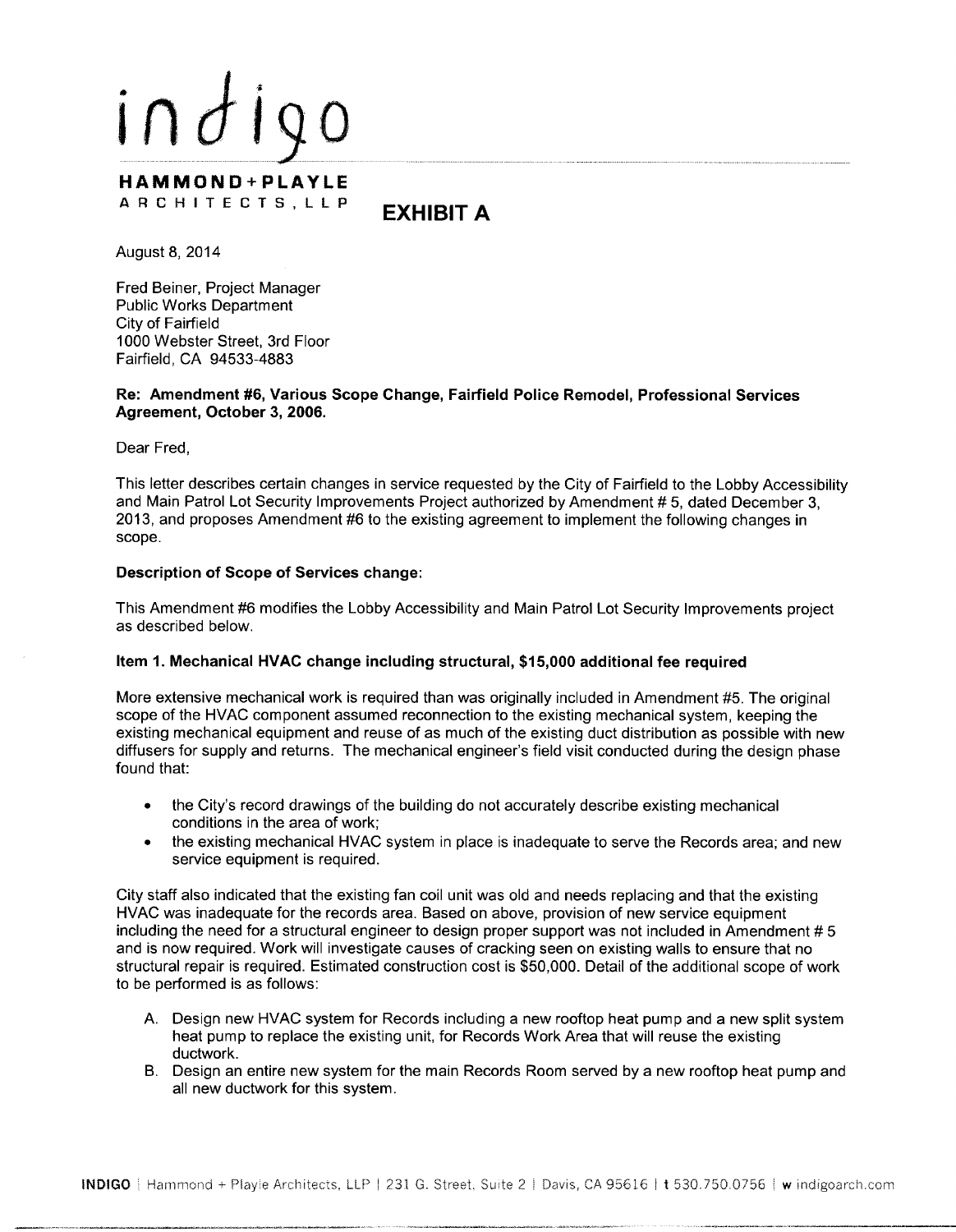Fred Beiner August 8, 2014 Page 2

- C. Field verify existing structural system in area of the existing and proposed mechanical units and identify capacity to support proposed mechanical equipment. Design structural load support if required.
- D. Modify existing architectural roof plans and specifications to reflect installation of the new units.
- E. While conducting above field evaluation, the structural engineer will identify the cause of gypsum board cracking at existing wall between prior Communication Center and Records. Should any structural repair be required, recommendations will be provided but design of the repair is not included.
- F. Include approved systems and CD modifications in construction documents.
- G. Assist in bidding and negotiations for this additional scope of work.
- H. Provide construction administration for this additional scope of work.

### Item 2. Storefront and entry door replacement, \$5,800 additional fee required

During Amendment #5 design phase, the City requested a field inspection of the existing pair of storefront system entry doors. The doors have longstanding maintenance and operational problems due to racking and age of the system. Staff decided it was appropriate to replace the doors and entire storefront system in conjunction with this project. This work was not included in Amendment #5 scope of services. Estimated construction cost is \$30,000. Detail of the additional scope of work to be performed is as follows:

- A. Demolition plan to reflect the removal of the existing storefront, entry doors, automatic door opening device and miscellaneous concrete flatwork.
- B. Design new storefront system including pair of doors, hardware, threshold, recessed floor mat and put-back of concrete flatwork conforming to accessibility requirements.
- C. Include approved systems in construction documents.
- D. Assist in bidding and negotiations for this additional scope of work.
- E. Provide construction administration for this additional scope of work.

#### Item 3. Data center cooling HVAC including structural, \$45,700 additional fee required

During the 50% submittal of the Amendment #5 scope of work the City requested a review of developed CD's for the Police Roof Replacement and Data Center Cooling project. Another consultant had prepared the bid package for the data center cooling and re- roofing project. Bids for that project came in 60% higher than the engineer's estimate and were ultimately rejected by City Council. INDIGO has been requested to incorporate the HVAC related work for the data center in the Lobby Accessibility and Main Patrol Lot Security Improvements project. Several options have been explored including the original concept. Staff has opted to go with <sup>a</sup> heat pump cooling solution with <sup>a</sup> redundant system as back up. This can be done without shutting down the existing HVAC system ensuring cooling is constantly being supplied to the Data Center.

Demolition of the outdated components and ducting can be done after installation of the new cooling system. The existing UPS System will provide <sup>a</sup> total of 48 KVA of power for the existing computer room. This is in alignment with the <sup>15</sup> tons of cooling capacity required for the Data Center. New systems are to be based on the refurbishment of the existing fan coil in the mechanical room next to the Data Center, this unit provides <sup>10</sup> tons of cooling to the Data Center at this time. Replace the two existing air cooled <sup>5</sup> ton units on the roof with new air cooled condensing units. Add <sup>a</sup> new <sup>5</sup> ton AC unit on the roof to supplement the 10 ton fan coil. Add three additional 5 ton AC units to the roof for a complete  $N + 1$  redundancy. Ensure the existing roof structure can handle the additional point loads. Ensure that both the design and the construction sequence of work provide for continuous cooling of the Data Center during construction. Ensure Data Center HVAC is connected to the emergency power system and that fire suppression modifications are made. Estimated construction cost is \$400,000. Detail of the additional scope of work is as follows: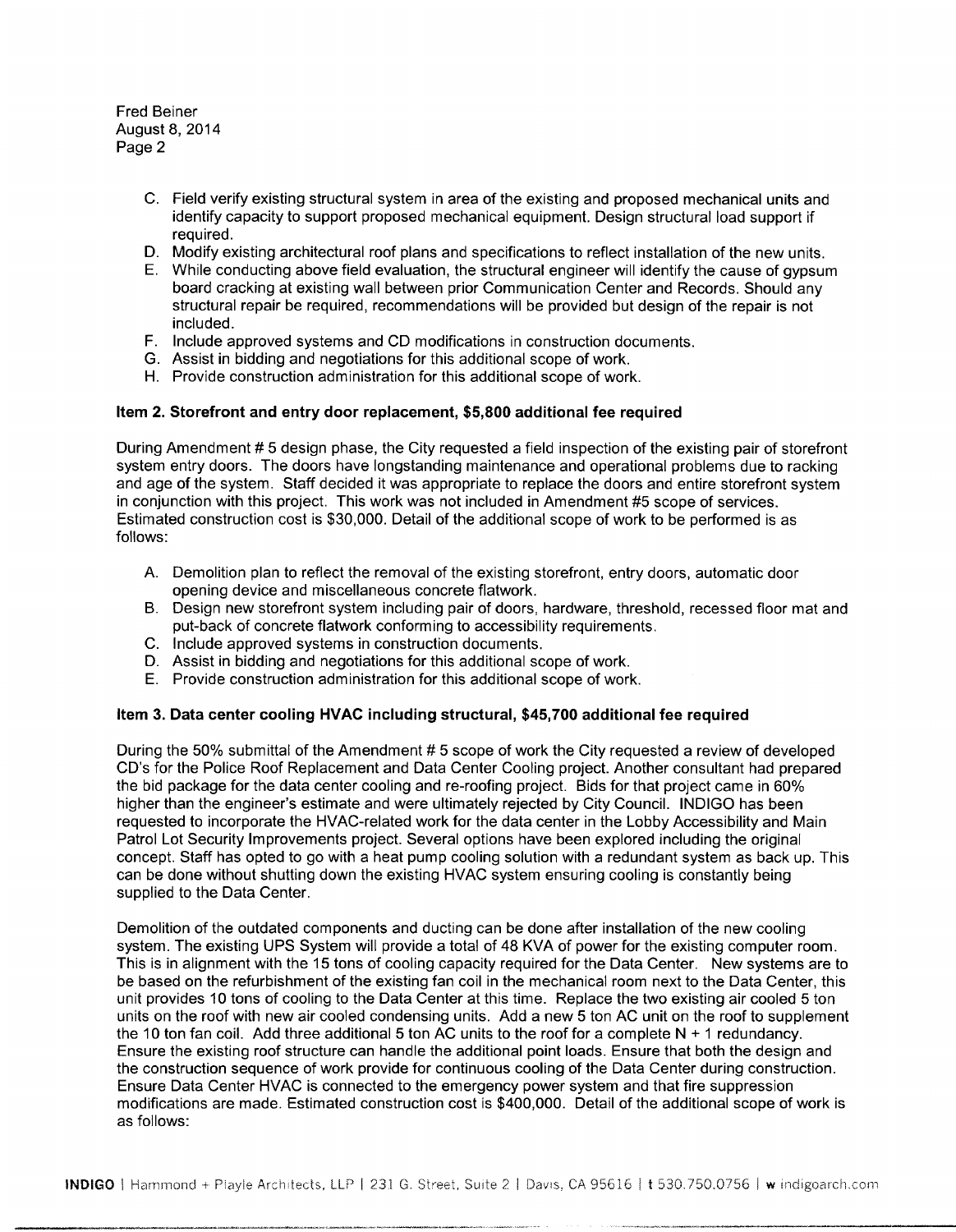Fred Beiner August 8, 2014 Page 3

- A. Design new HVAC system for the Data Center in accordance with above description.
- B. Provide electrical power support for the HVAC work. Excludes any other power/data/signal electrical improvements to the Data Center related to provisioning servers, racks, UPS or data processing systems.
- C. Existing emergency generator and distribution system capacity will be evaluated to support new HVAC and IT room load addition and capability of existing system to support entire existing emergency load with single generator with second generator as redundant. Panel load readings will be provided by the City of Fairfield. If generator evaluation indicates single generator is marginal to support entire emergency load, additional fees may be required to evaluate emergency panels to potentially transfer some load to normal panels or develop load shed scheme. Electrical plans to reflect load balancing and connection of all Data Center HVAC to the emergency power system.
- D. Automatic fire sprinkler system for the building is existing and only performance specification for the fire sprinkler system are included. Provide spec requirements and any indication on plans as appropriate to convert this fire suppression system in Data Center to <sup>a</sup> dry pipe pre- action type of system as an alternate (deferred approval). Estimated construction cost is \$30,000 in addition to the \$400,000 identified above.
- E. Prepare performance requirements for fire alarm system improvements, both of which are existing in the building (deferred approval).
- F. Provide structural support for the rooftop mechanical units, provide calculations for plan review and structural improvements on CD's as required.
- G. Modify existing architectural roof plan (see item <sup>4</sup> below) for new units, coordinate new penetrations where required, provide closure at walls of Data Center to segregate it from surrounding air plenum and coordinate all work.
- H. Provide security access control at door(s) to data center.
- I. Coordinate with City's needs for the data center cooling project, one design meetings is included.
- J. Include approved systems in construction documents.
- K. Assist in bidding and negotiations for this additional scope of work.
- L. Provide construction administration for this additional scope of work, two site visits are included.

### Item 4. Roofing project, \$18,700 additional fee required

During the 50% submittal process for the Lobby Accessibility and Main Patrol Lot Security Improvement project, the City requested a review of the developed CD's for the Police Roof Replacement & Data Center Cooling project. Three bids for that project were received on June 23, 2014 and the apparent low bid was 60% above the engineer's estimate. INDIGO will include previous roofing plans and specifications in the Lobby Accessibility and Main Patrol Lot Security Improvements project. Every effort possible will be made to re -use prior plans, details and specifications. Revisions to the CD's to include work from this amendments scope of work is included. Source electronic CAD files will be provided by City including a written release from the original designer (note: even though the City is assumed to own the documents produced by the original designer, it is highly recommended to obtain <sup>a</sup> written release from that designer authorizing the continued use of the documents for the project).

The work includes approximately 18,200 sf of roof area which will receive <sup>a</sup> new thermoplastic polyolefin TPO) single -ply roof with flashing at all openings and installation of metal coping along the exterior concrete wall parapet at the north, northeast and east sides of the building. Replacement of selected (TPO) single-ply roof with flashing at all openings and installation of metal coping along the exterior<br>concrete wall parapet at the north, northeast and east sides of the building. Replacement of selected<br>structural roof inclusions with a field visit and confirm or make any different recommendations. Minor structural reinforcement work previously identified as necessary to correct <sup>a</sup> discontinuity in the roof diaphragm work see tier <sup>1</sup> study embedded in "Fairfield Police Preliminary Design Summary Report" dated March 20, 2007) is included since this is most easily done during re- roofing. INDIGO recommends <sup>a</sup> demolition roof